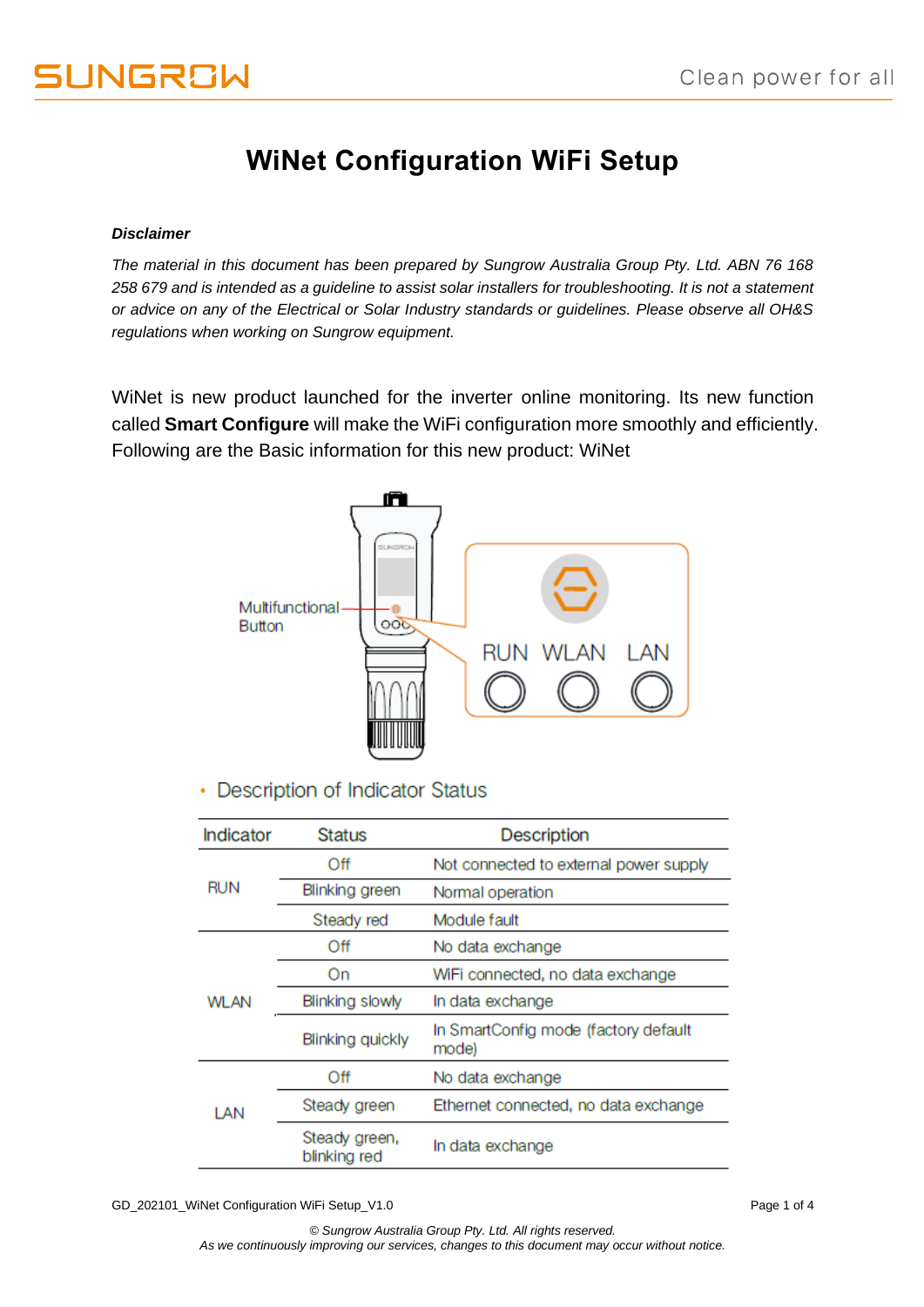| Operation     | <b>Description</b>                                                                                                                                     |
|---------------|--------------------------------------------------------------------------------------------------------------------------------------------------------|
| Press once    | Turn on or off the SmartConfig mode                                                                                                                    |
| Press 3 times | Turn on WiFi hotspot, password-free access by<br>default, valid within 30 minutes<br>WiFi hotspot can be turned on only, turning off is<br>unavailable |
|               | Press and hold for 5s Restore factory default                                                                                                          |

#### • Description of Multifunctional Button

## **How to configure the WiNet**

**Step 1** Connect the mobile phone with the customer's home Wi-Fi network. **Please be aware of the WiNet dongle only compatible with 2.4G signal**. For example. make sure the mobile connected with Telstra0592 instead of Telstra0592-5G

**Step 2** Open the APP iSolarCloud, login the account and click the top right PLUS icon to create an plant

|  |  | Step 3 Select the RESIDENTIAL as plant type |  |
|--|--|---------------------------------------------|--|
|--|--|---------------------------------------------|--|

|                                  |                                 |                         |                      | 17:32                                                          | … ?■            |
|----------------------------------|---------------------------------|-------------------------|----------------------|----------------------------------------------------------------|-----------------|
| 15:55                            | $\mathbf{d} \otimes \mathbf{m}$ | 17:32                   | 副帝王                  | $\langle$ BACK                                                 | $\times$ CANCEL |
| Wi-Fi<br>< Settings              |                                 | <b>SUNGROW</b>          | $Q \bigoplus$        | <b>SELECT PLANT TYPE</b>                                       |                 |
|                                  |                                 | Plant Status -          |                      | Select plant type to choose the right<br>communication device. |                 |
| Wi-Fi                            | œ                               |                         |                      |                                                                |                 |
| $\sqrt{}$ Telstra0592            | $9 \in \mathbb{Q}$              |                         |                      | <b>RESIDENTIAL</b>                                             |                 |
| MY NETWORKS                      |                                 |                         |                      | <b>COMMERCIAL</b>                                              |                 |
| SG-A2006050737                   | $\widehat{\mathbf{z}}$ (i)      |                         |                      |                                                                |                 |
| SG-B20****3609                   | $9 \in \mathbb{Q}$              |                         |                      |                                                                |                 |
| Telstra0592-5G                   | $4 \in (i)$                     |                         |                      |                                                                |                 |
| OTHER NETWORKS                   |                                 |                         |                      |                                                                |                 |
| HP-Print-46-Officejet Pro X576dw | $\bullet \circ \bullet$         |                         |                      |                                                                |                 |
| lincoln                          | $a \in \mathbb{Q}$              |                         |                      |                                                                |                 |
| Lincoln-Sydney                   | $\bullet \in (i)$               |                         |                      |                                                                |                 |
| SG-B19****0880                   | $9 \in \mathbb{Q}$              |                         |                      |                                                                |                 |
| SG-B20****0878                   | $9 \in (i)$                     |                         |                      |                                                                |                 |
| TP-LINK_Extender_2.4GHz          | $\bullet \in \odot$             |                         |                      |                                                                |                 |
| Other                            |                                 |                         |                      |                                                                |                 |
|                                  |                                 | △<br>Λ<br>Fault<br>Home | $\ldots$ NEW<br>More |                                                                |                 |
| Ask to Join Networks             | Notify >                        |                         |                      |                                                                |                 |
| Step 1                           |                                 | Step 2                  |                      | Step 3                                                         |                 |
|                                  |                                 |                         |                      |                                                                |                 |

**Step 4** Select **PV** as inverter type

**Step 5** Select **WLAN** as internet access

## **Step 6** Scan the **QR code** on the front of Wi-Net dongle

GD\_202101\_WiNet Configuration WiFi Setup\_V1.0 example of 4 and 2 of 4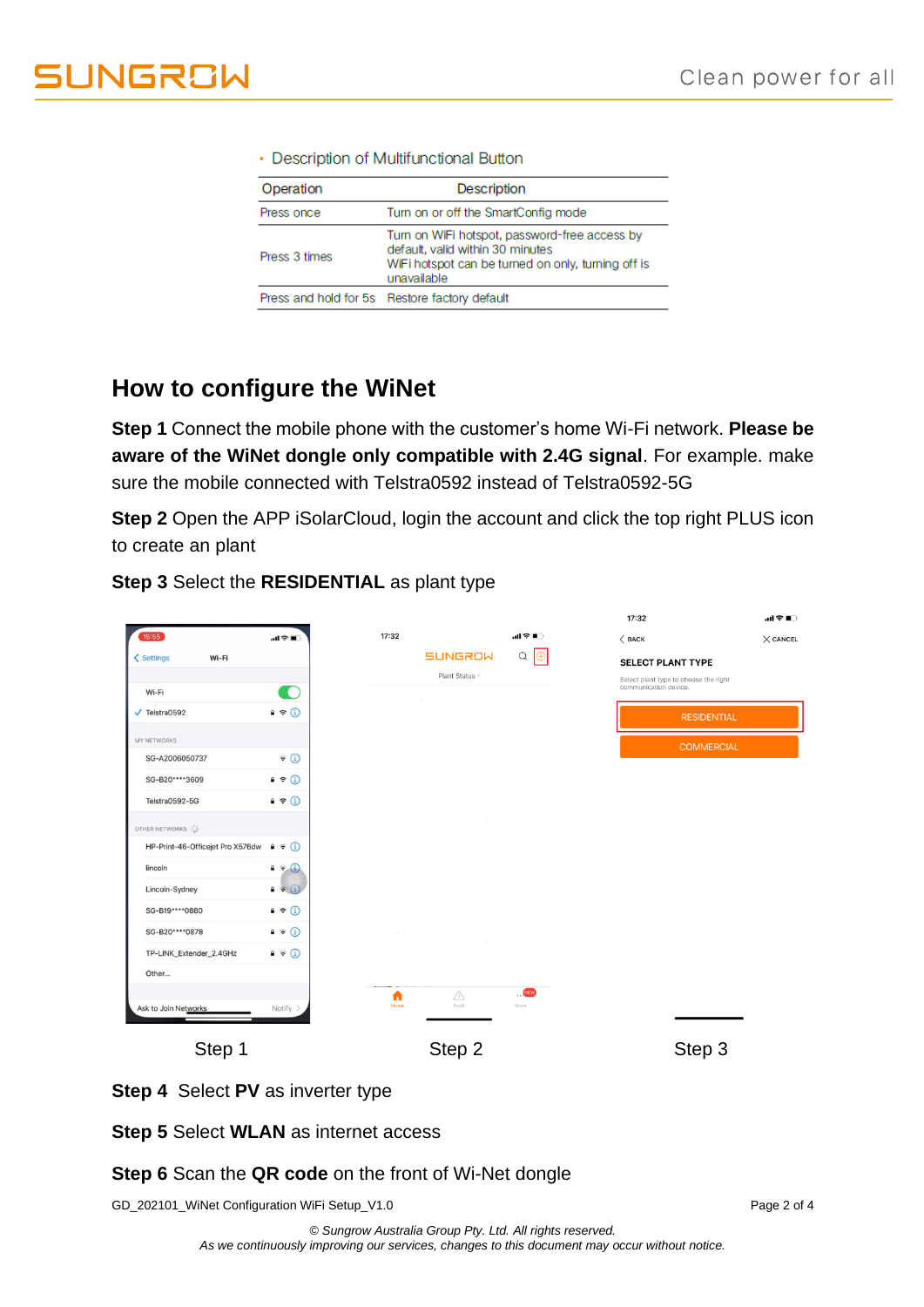# **JUNGROW**

| 17:32                                                             | 証金■○                                                       |                                                                              |                                                                                         |
|-------------------------------------------------------------------|------------------------------------------------------------|------------------------------------------------------------------------------|-----------------------------------------------------------------------------------------|
| $<$ BACK                                                          | $\times$ CANCEL                                            | 17:32<br>調査■                                                                 | 17:04<br>$m \nless 11$                                                                  |
| <b>SELECT INVERTER TYPE</b>                                       |                                                            | $<$ BACK<br>$\times$ CANCEL                                                  | $6$ BACK<br><b>SKIP</b>                                                                 |
| Select inverter type to choose the right<br>communication device. |                                                            | <b>INTERNET ACCESS</b>                                                       | <b>SCAN QR CODE</b>                                                                     |
| Tap "HYBRID" when the plant has at least one                      | Tap "PV" when all inverters of the plant are PV inverters. | Select how the inverter shall connect to the internet and to<br>iSolarCloud. | Scan the QR code on the communication device to<br>connect the inverter to iSolarCloud. |
| hybrid inverter.                                                  |                                                            | <b>WLAN</b>                                                                  | Tap "Manually" if no QR code available.                                                 |
|                                                                   | <b>PV</b>                                                  |                                                                              |                                                                                         |
|                                                                   | <b>HYBRID</b>                                              | <b>ETHERNET</b>                                                              |                                                                                         |
|                                                                   |                                                            |                                                                              |                                                                                         |
|                                                                   |                                                            |                                                                              |                                                                                         |
|                                                                   |                                                            |                                                                              |                                                                                         |
|                                                                   |                                                            |                                                                              |                                                                                         |
|                                                                   |                                                            |                                                                              |                                                                                         |
|                                                                   |                                                            |                                                                              |                                                                                         |
|                                                                   |                                                            |                                                                              |                                                                                         |
|                                                                   |                                                            |                                                                              |                                                                                         |
|                                                                   |                                                            |                                                                              |                                                                                         |
|                                                                   |                                                            |                                                                              |                                                                                         |
|                                                                   |                                                            |                                                                              |                                                                                         |
|                                                                   |                                                            |                                                                              | $\mathbb T$<br>四                                                                        |
|                                                                   |                                                            |                                                                              | Manually<br>Lamp                                                                        |
|                                                                   |                                                            |                                                                              |                                                                                         |
|                                                                   |                                                            |                                                                              |                                                                                         |
|                                                                   |                                                            |                                                                              |                                                                                         |
|                                                                   | Step 4                                                     | Step 5                                                                       | Step 6                                                                                  |

**Step 7** APP will pop up **EASYCONNECT INSTRUCTION** after scanning the EyeM4 QR code successfully. Press '**Multifunctional Button' only once** on the WiNet to enable the SmarConfig mode. Then click NEXT on the iSolarCloud APP.

**Step 8** Check the home network name and enter the **home network password**. Make sure all details filled correctly then click **NEXT.**

**Step 9** Wait for 15-20 seconds, APP will pop up the information to inform **SUCCESSFULLY CONNECTED.** Then you can click complited to finish the configuration.

| 15:55                                                                                                                             | $\mathbf{d} \mathcal{R}$ lla | 15:55                                                                  | 証金■○           | 15:59                                          | dl字■ |
|-----------------------------------------------------------------------------------------------------------------------------------|------------------------------|------------------------------------------------------------------------|----------------|------------------------------------------------|------|
| $<$ BACK                                                                                                                          |                              | $<$ BACK                                                               |                | $<$ BACK                                       |      |
| <b>EASYCONNECT INSTRUCTION</b>                                                                                                    |                              | <b>ENTER LOCAL NETWORK INFORMATION</b>                                 |                | <b>SUCCESSFULLY CONNECTED</b>                  |      |
| Ensure WiNet adapter is powered on and its WLAN<br>indicator is blinking quickly (EasyConnect mode is active),<br>as shown below. |                              | Enter the password for the local network. Only 2.4Ghz<br>is supported. |                | The inverter is now connected to the internet. |      |
| How to turn on the EasyConnect mode                                                                                               |                              | Name<br>Telstra0592                                                    |                |                                                |      |
|                                                                                                                                   |                              | Password<br>Please Enter                                               | $\sigma_{pqq}$ |                                                |      |
| 顧問                                                                                                                                |                              | Please Enter                                                           | Done           |                                                |      |
| NEXT                                                                                                                              |                              | <b>NEXT</b>                                                            |                | <b>COMPLETE</b>                                |      |
| Step 7                                                                                                                            |                              | Step 8                                                                 |                | Step 9                                         |      |

GD\_202101\_WiNet Configuration WiFi Setup\_V1.0 errors and the configuration WiFi Setup\_V1.0